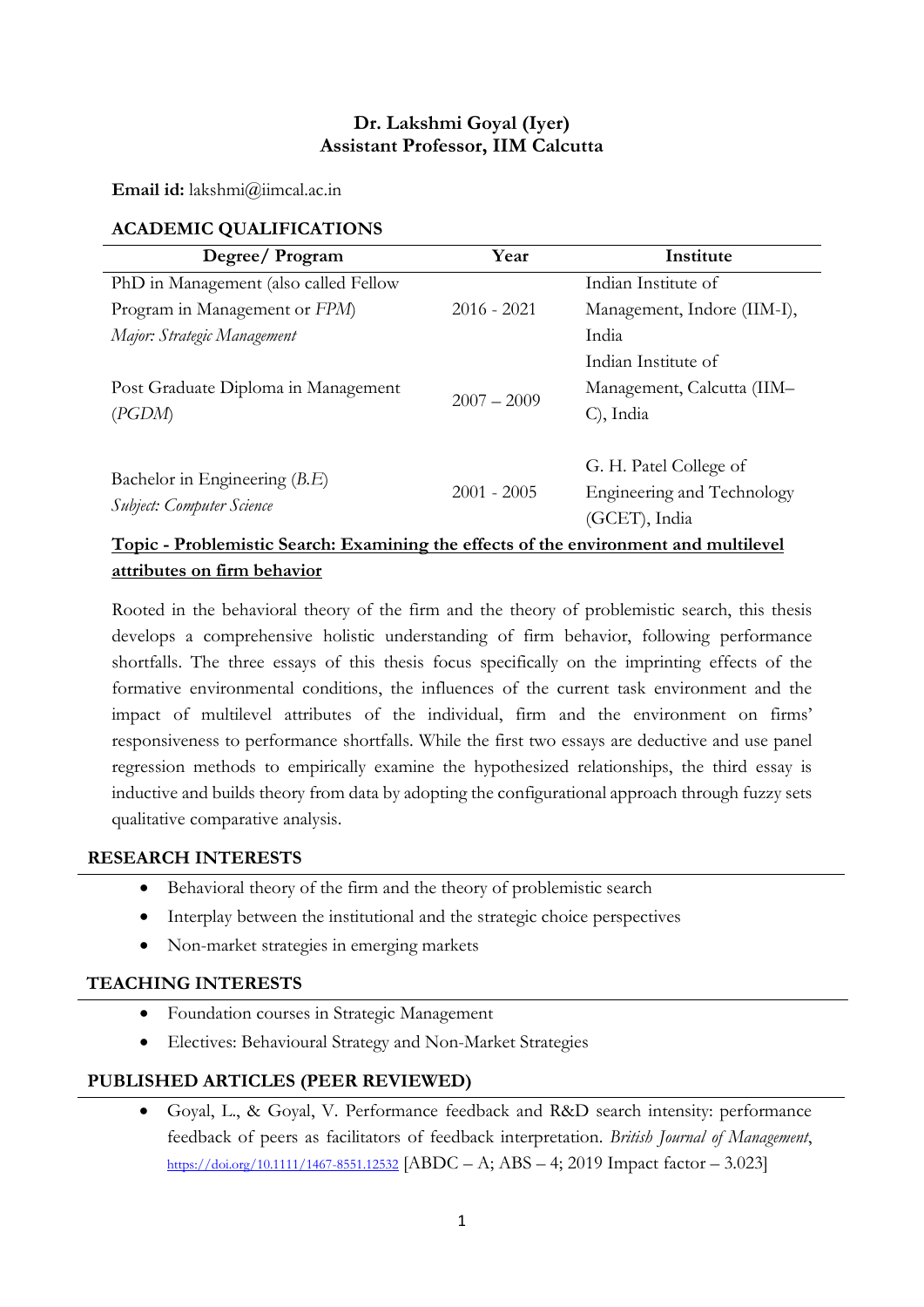- Goyal, L. 2020. Exploring frugal innovation in social entrepreneurship: insights from emerging economies. Organizational Dynamics, https://doi.org/10.1016/j.orgdyn.2020.100782. [ABDC  $-$  A; 2019 Impact factor  $-$  1.85]
- Gada, V. P., Goyal, L., & Popli, M. 2021. Earnouts in M&A deal structuring: The impact of CEO prevention focus. Journal of International Management, 27(1): 100825. [ABDC – A; 2019 Impact factor – 3.82]
- Goyal, L. 2020. Stakeholder theory: revisiting the origins. Journal of Public Affairs, https://doi.org/10.1002/pa.2559 [ABDC – B; 2019 Impact factor – 1.08]
- Goyal, L. 2017. Leading digital strategy: driving business growth through effective ecommerce. Vikalpa, 42(2): 128 – 130. [Scopus Indexed Journal]

# PAPERS IN PROGRESS

- Goyal, L. "Investments during institutional transitions: driven by problems or opportunities?", Asia Pacific Journal of Management (Second Revise and Resubmit received)
- Goyal, L., Popli, M., & Kumar, V. "Decoding the effects of the organizational task environment on problemistic search", Strategic Organization (First Revise and Resubmit submitted)
- Raithatha, M., Popli, M., & Goyal, L. "Avoiding the risk of de-legitimation: Impact of internationalization on earnings management of emerging market firms", Finance Research Letters (First Revise and Resubmit submitted)
- Goyal, L., & Popli, M. "Innovation in emerging markets: The effects of institutional imprinting", Business History (Under review)

### PEER REVIEWED CONFERENCE PRESENTATIONS

- Goyal, L., & Goyal, V. 2022. "Feedback persistence and risk-taking: A behavioural perspective", selected at the European Academy of Management, June 15 – 17, 2022.
- Goyal, L., & Popli, M. 2021. "Innovative search post performance shortfall: the effects of institutional imprinting", selected at the virtual 81<sup>st</sup> Annual Meeting at the Academy of Management, July 29 – August 4, 2021.
- Goyal, L., & Popli, M. 2021. "Performance Shortfall and R&D Search: The Effects of Organizational Task Environments", selected at the virtual 81<sup>st</sup> Annual Meeting at the Academy of Management, July 29 – August 4, 2021.
- Goyal, L., & Popli, M. 2019. "Performance shortfall and direction of risk: A configurational approach", selected at the 79<sup>th</sup> Annual Meeting at the Academy of Management, Boston, Massachusetts, United States of America, August 9 – 13, 2019.
- Gada, V. P., Goyal, L., & Popli, M. 2018. "Earnouts in acquisitions: the impact of CEO regulatory focus", selected at the 78<sup>th</sup> Annual Meeting at the Academy of Management, Chicago, Illinois, United States of America, August 10 – 14, 2018.
- Goyal, L. 2020. "Performance shortfall and risk-taking: the impact of uncertainty", selected at the Strategic Management Society Special Conference, Hangzhou, December 10-12, 2020.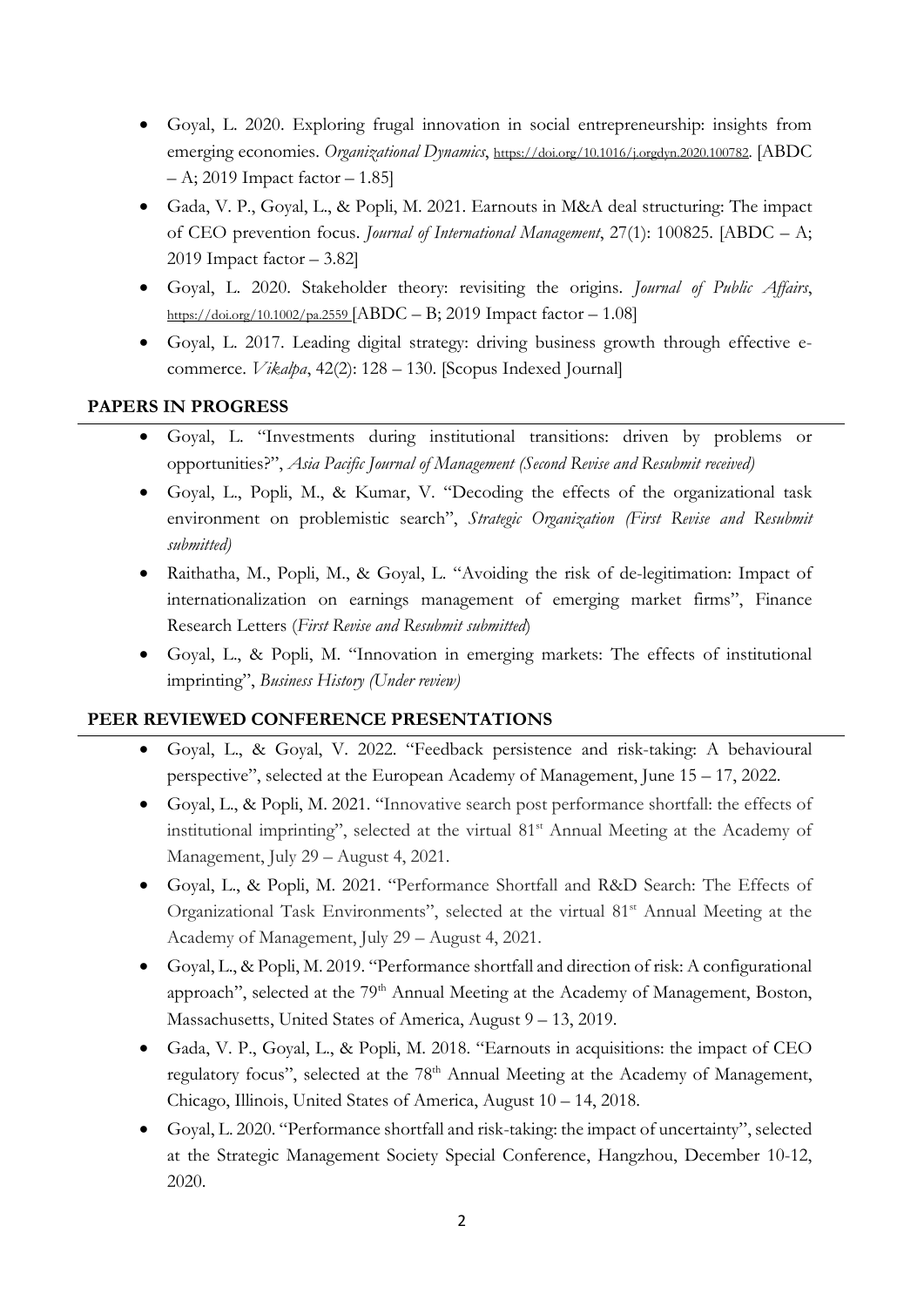- Goyal, L., & Popli, M. 2019. "Performance shortfall and direction of search: a configurational approach", selected at the Strategic Management Society Special Conference, Las Vegas, United States of America, March 28 – 30, 2019.
- Goyal, L., & Popli, M. 2019. "A holistic perspective of risk taking, post-performance shortfall", selected at the Strategic Management Society Special Conference, Frankfurt, Germany, June 13 - 15, 2019.
- Goyal, L., & Popli, M. 2017. "Performance shortfall and direction of change: a configurational approach", selected at the Strategic Management Society India Special Conference, Hyderabad, India, December 15 – 18, 2017.

# NOMINATIONS AND AWARDS

- Awarded 'Best Doctoral Student 2021' for scholastic excellence in academics and research across all management disciplines awarded by the Indian Institute of Management, Indore.
- Goyal, L., & Popli, M. 2021. "Innovative search post performance shortfall: the effects of institutional imprinting", *Best Paper Proceedings* at the virtual 81<sup>st</sup> Annual Meeting of the Academy of Management, July 29 – August 4, 2021.
- Goyal, L., & Popli, M. 2019. "A Holistic Perspective of Risk Taking, Post Performance Shortfall" has been nominated for the *Best Paper Prize* at the Strategic Management Society Special Conference, Frankfurt, Germany, June 13 - 15, 2019.
- Goyal, L. 2017. "Performance shortfall and direction of search: an institutional perspective", nominated for the GSJ Best Paper Award at the Strategic Management Society India Special Conference, Hyderabad, India, December 15 – 18, 2017.
- Gada, V. P., Goyal, L., & Popli, M. 2019. "Earnouts in Acquisitions: The Impact of CEO's Prevention Focus" received the *Best Paper Award* at the Annual Meeting of Strategic Management Forum, Indian Institute of Management Lucknow, December 27 – 29, 2019

# PROFESSIONAL DEVELOPMENT

- Selected and participated in the Doctoral Consortium, 79<sup>th</sup> Annual Meeting at the Academy of Management, Boston, Massachusetts, United States of America, August 9 – 13, 2019.
- Selected and participated in the workshop on "Doing organizational research around the world", 79<sup>th</sup> Annual Meeting at the Academy of Management, Boston, Massachusetts, United States of America, August 9 – 13, 2019.
- Selected and participated in the QCA Professional Development Workshop at the  $79<sup>th</sup>$ Annual Meeting at the Academy of Management, Boston, Massachusetts, United States of America, August 9 – 13, 2019.
- Selected and participated in the Academy of Management Journal, Paper Development Workshop held at Indian Institute of Management, Ahmedabad, April 18 - 19, 2019.
- Selected and participated in the Doctoral Consortium, Strategic Management Society India Special Conference, Hyderabad, India, December 15 – 18, 2017.

# TEACHING EXPERIENCE